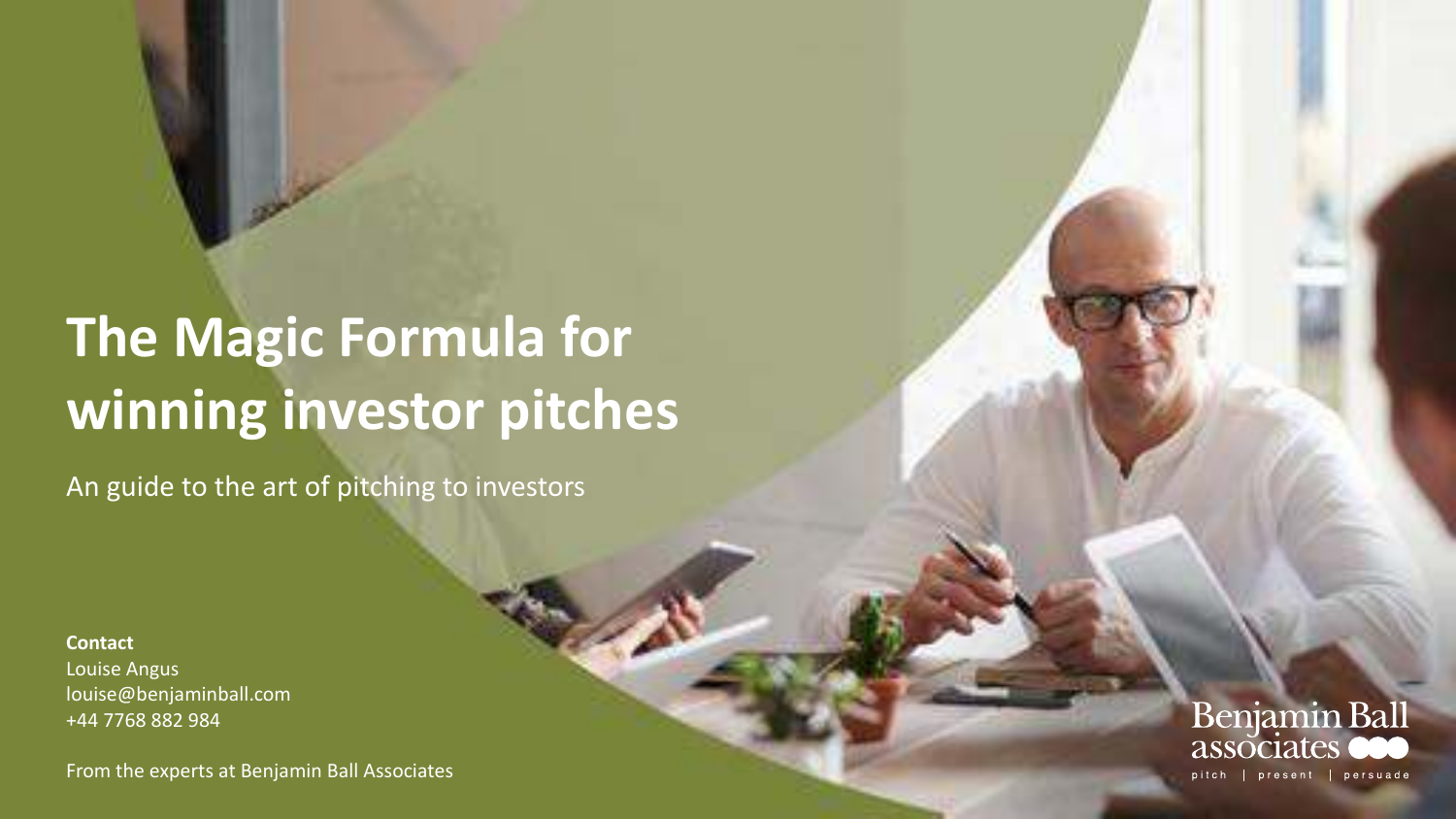### **Why is your investor pitch so important?**

### **A great investor pitch shows that you…**



When someone invests in your business, it's the start of a long relationship

You impress when they see you as a must-have longterm partner

**…understand how to sell**

Your role when pitching is to be a teacher and a salesperson

You stand out when you present your investment case clearly

**…understand how to scale your business** An investor needs to grasp what makes you and your business special

You build confidence when you show a clear path to success

*"A great pitch makes it easy for them to talk about you. When they can talk about you, they can believe in you"*

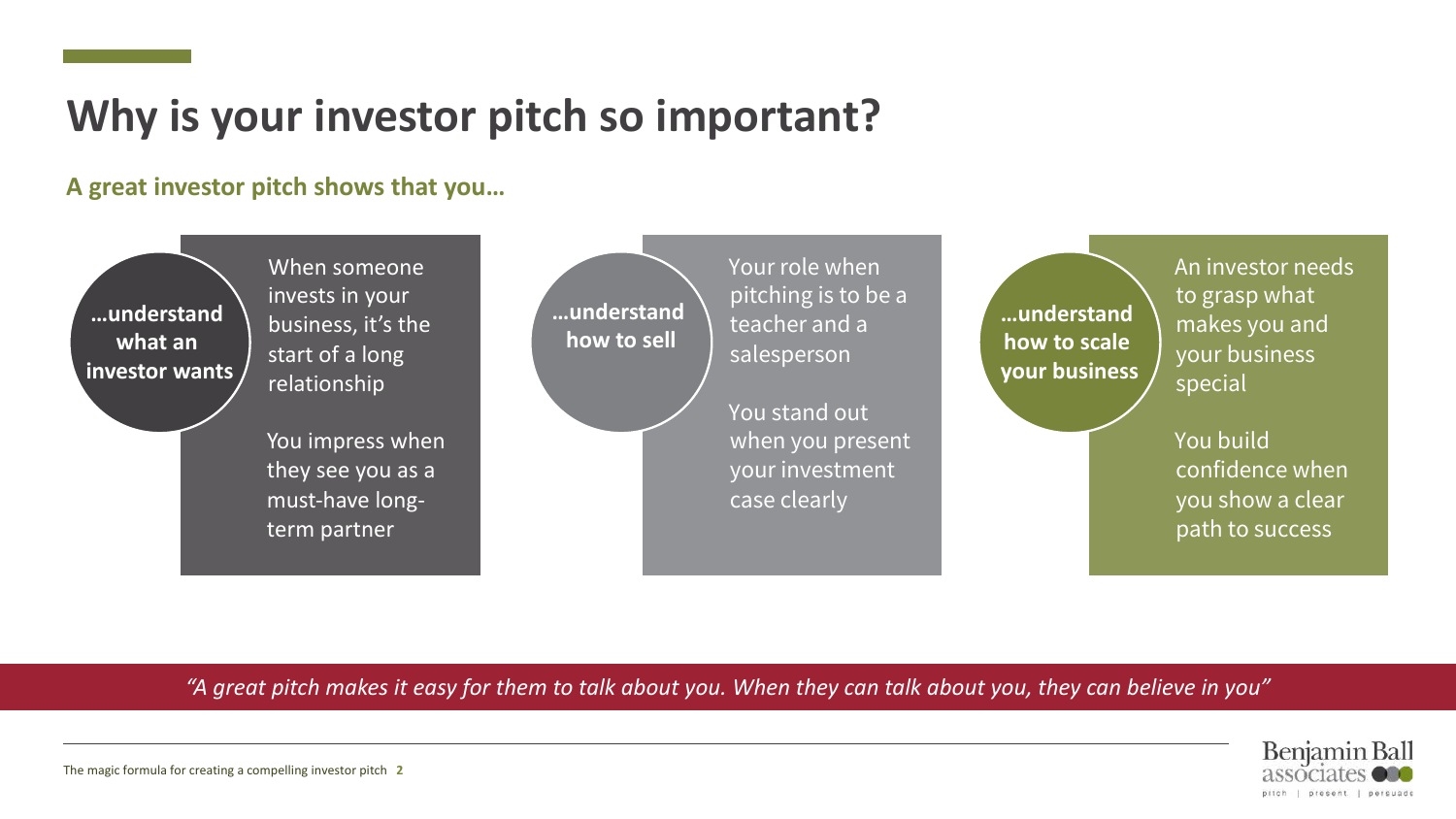# **A winning investor pitch is increasingly hard to create**

**Your pitch must be…**



Benjamin Ball associate pitch | present | persuade

The magic formula for creating a compelling investor pitch **3**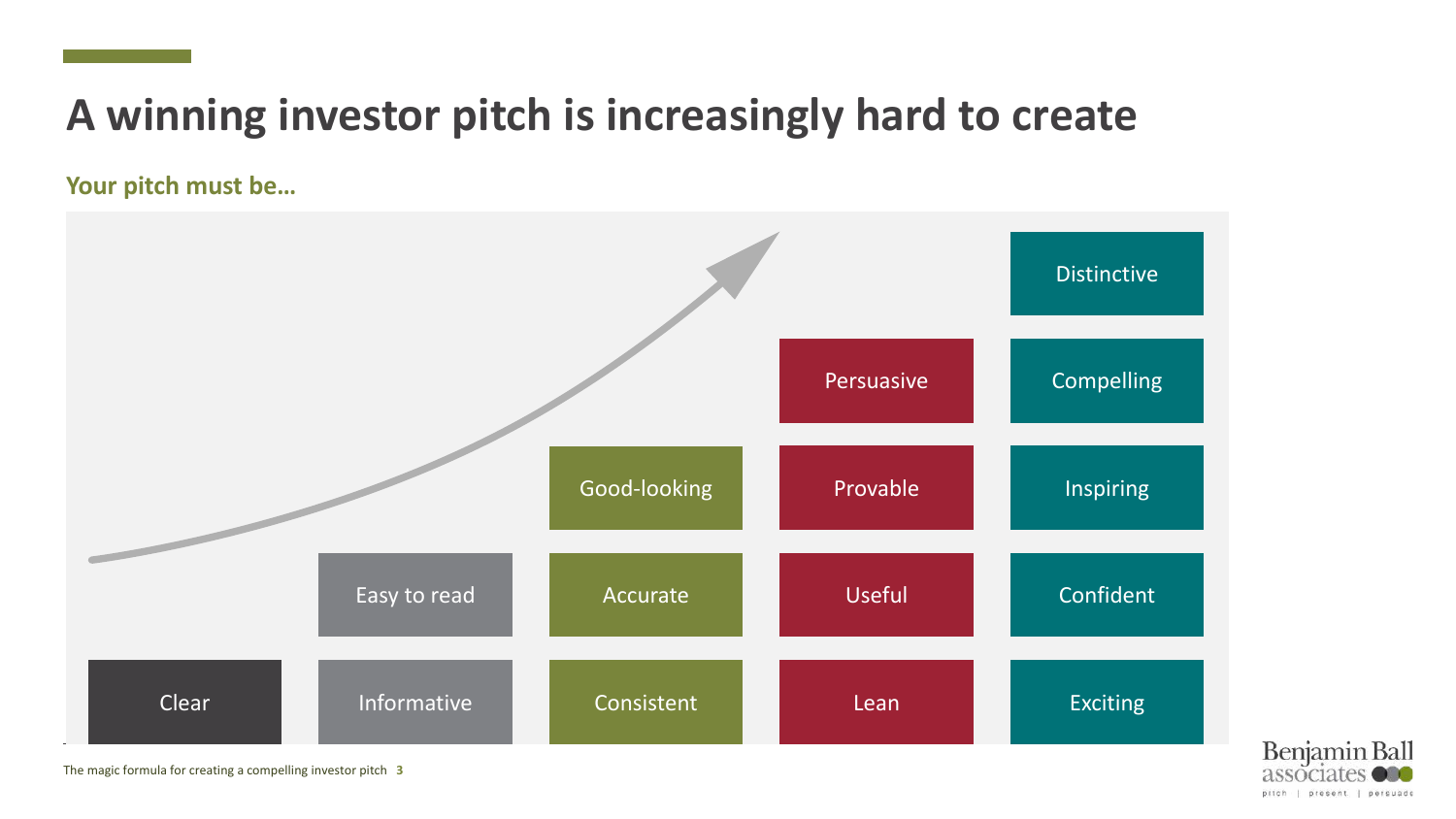### **The biggest pitch mistakes we see**



*"A pessimist sees the difficulty in every opportunity; an optimist sees the opportunity in every difficulty."* **Winston Churchill**

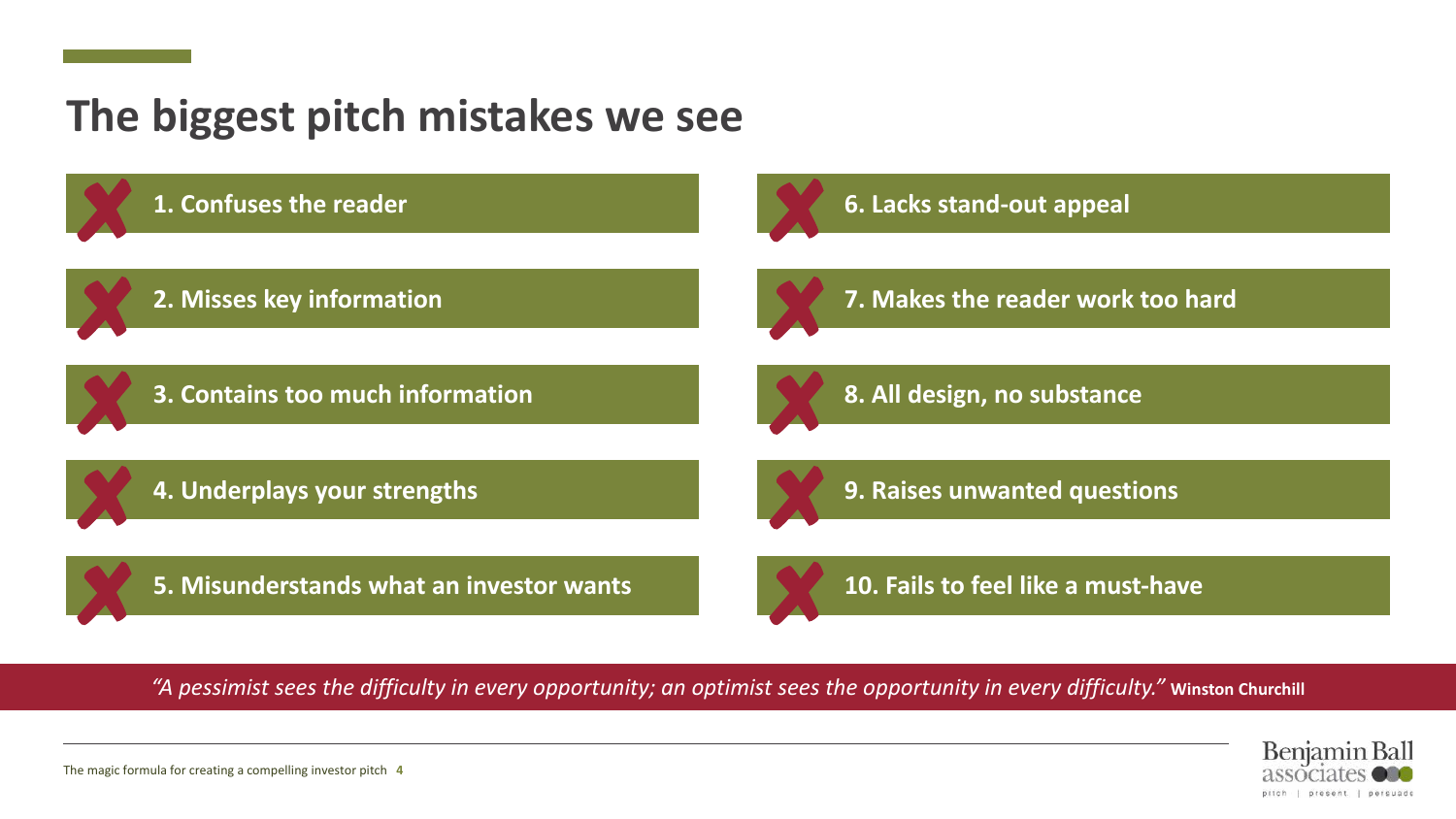### **Some questions to answer in a winning pitch**

**What information is most important?**

What do different types of investors need? Is your equity story compelling? Have you shown real vision? Does this make your pitch distinctive? Is team more important than market? Are risks properly addressed? Is there enough evidence of progress? Do you show real insight? Have you demonstrated your abilities?

**What information do you leave out?**

required? How much do you look forward? How much backwards? Do revenue forecasts help or hinder? How do you best describe the team? Do you acknowledge weaknesses? How much background is needed? Do you describe your history? What do you put in an appendix?

How much detail is

**How do you structure your information for most impact?**

What do you put on the cover page? What do you put on page two?

Does the team come before or after the product?

Do you talk about customers or profits first?

Is strategy more important that execution?

Where do you put the financials?

How can you best use an executive summary?

What do you put on the final page?

#### **We help you distil your story into its pure essence**

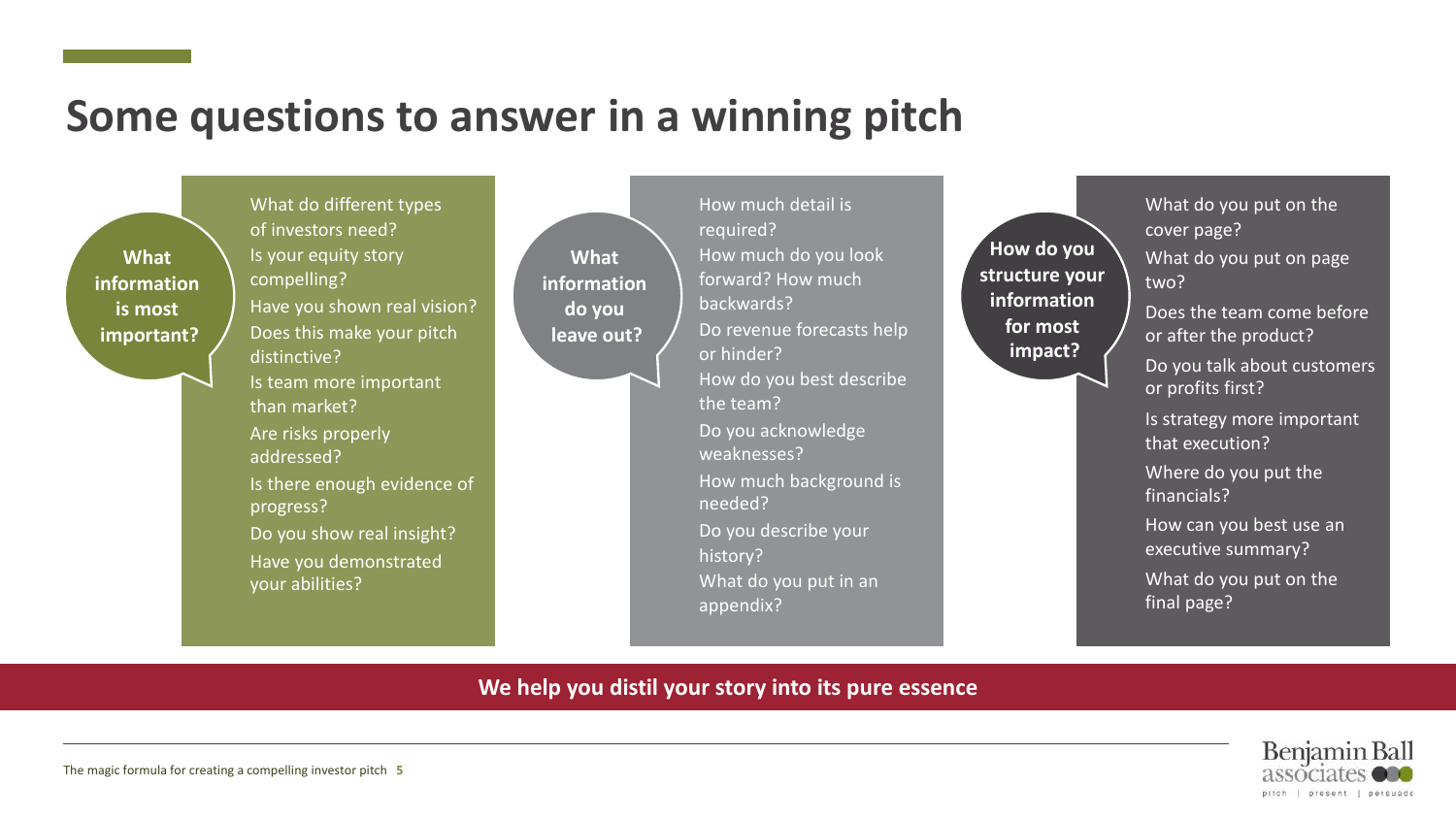# **The Magic Formula for a winning investor pitch**

**Over ten years the team at BBA has developed our Magic Pitch Formula to create winning investor pitches** 



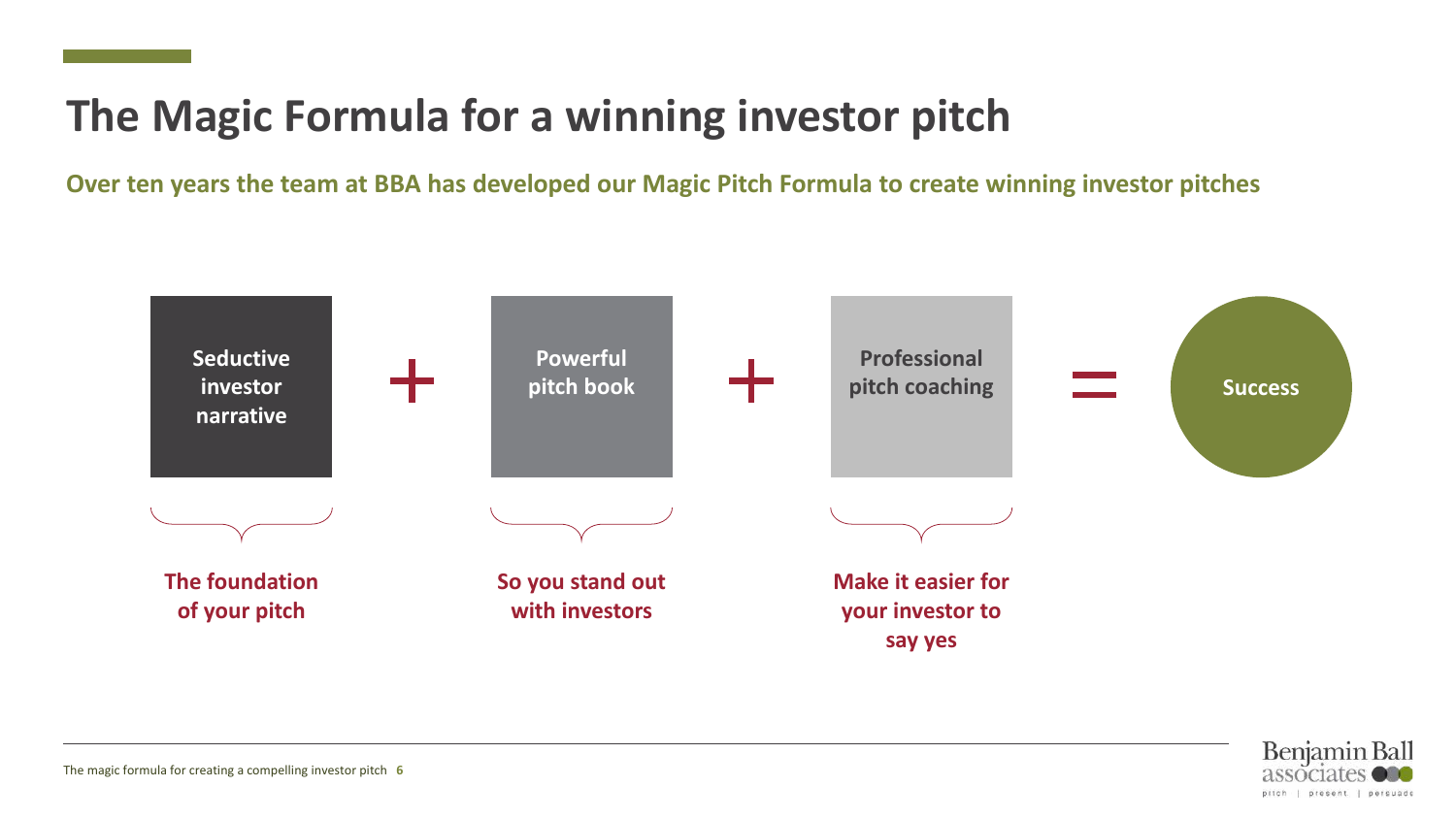#### Case study: Blast! TV

### **Preparing award-winning TV company for investor meetings**

Blast! Films is one of the UK's longest established TV production companies



#### **Blast wanted an investor**

Blast CEO, Ed Coulthard came to Benjamin Ball Associates when he wanted an investor and partner to continue the growth of his award-winning company.

#### **We prepared their pitch book & coached them**

Working with Ed and his executives, we helped them develop a succinct investor presentation.

We then rehearsed the team for the range of investor meetings they were about to face.

#### **They achieved their goal**

Sky took a majority stake in Blast! Films, providing shows to a variety of broadcasters.

*"You transformed our pitch into a compelling investment narrative, delivered confidently. You undoubtedly helped us secure Sky TV as an investor."*

**Gerry Bastable, Director**

*"As programme makers we are passionate about quality."* 

*"You helped us communicate the quality of our business."* **Ed Coulthard, CEO**



The magic formula for creating a compelling investor pitch **7**

**Benjamin Bal**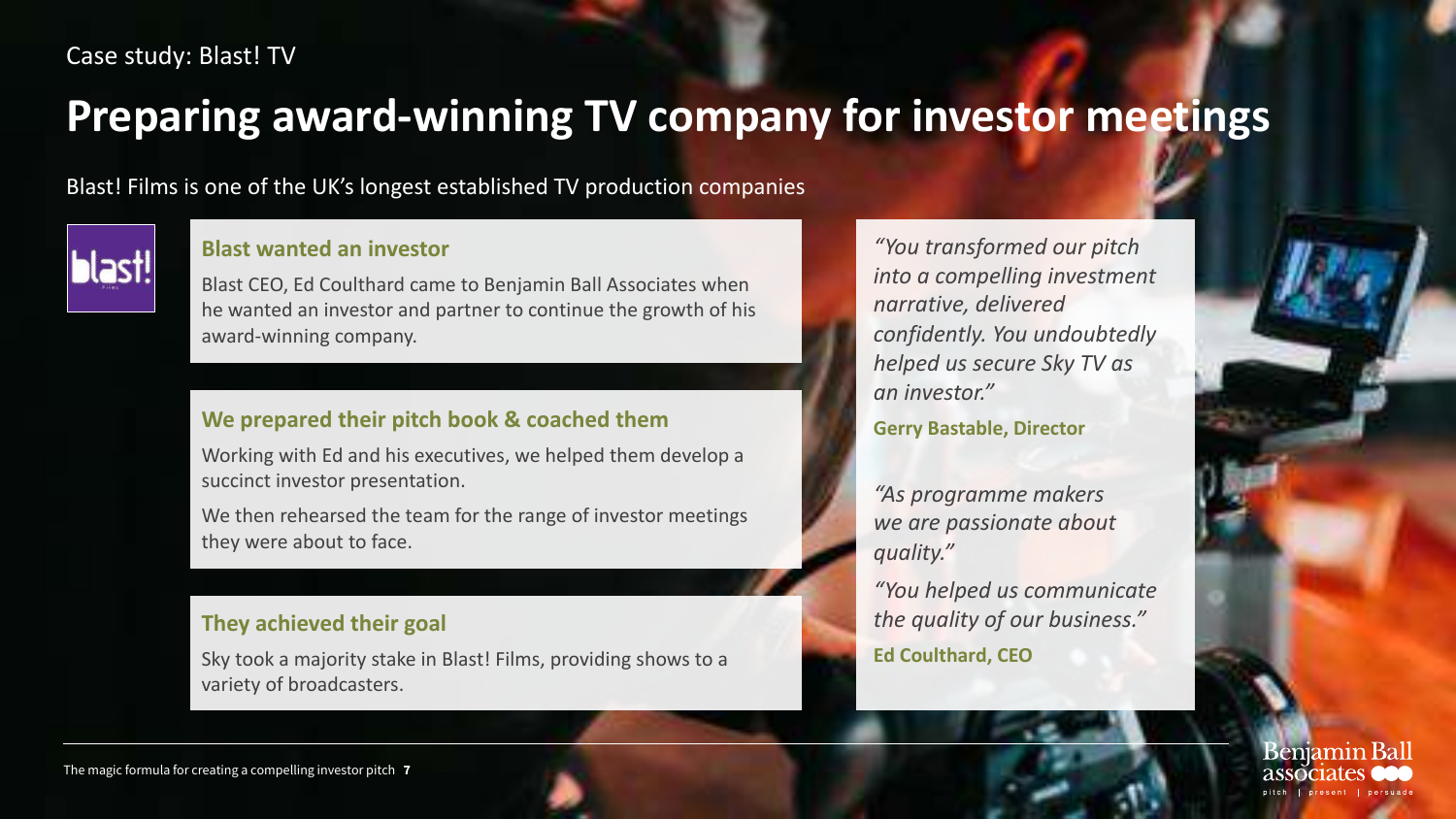### **Helping Bamboo Capital Partners stand out with investors**



BAMBOO

CAPITAL PARTNERS is an established private equity impact investor

#### **Bamboo wanted to make an impact**

With the arrival of two new managing partners, the senior team wanted to review Bamboo's messaging and reflect the new firm in their pitch to investors.

#### **We helped them across all their marketing materials**

We completely re-worked Bamboo's messaging.

We then turned that messaging into a new pitch document to explain what makes Bamboo special among impact investors.

We also updated the website, marketing materials and the firm's annual Impact Report to reflect the new messaging.

#### **They got what they wanted**

In the months following our work, Bamboo has attracted an increasing number of new and different investors.

#### **Achieved a successful outcome**

*"We were very pleased with the professional approach of Benjamin Ball Associates."*

*"They helped us define and explain our unique value proposition. As a result we have attracted new and different investors."*

**Florian Kemmerich, Managing Partner**



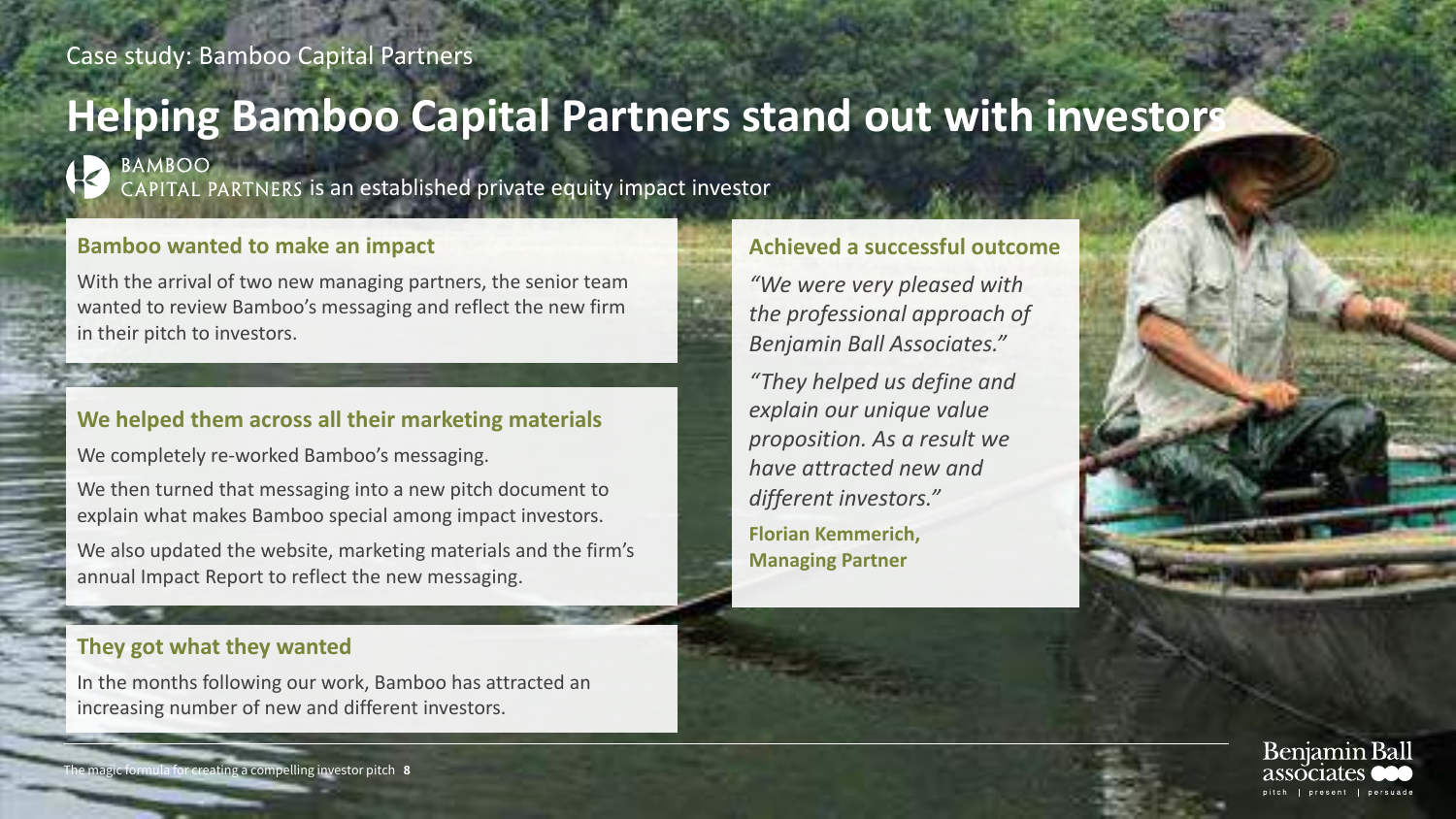# **Our winning pitch process is fast, efficient and powerful…**

### **How to use the Magic Pitch Formula for outstanding outcomes**

#### **1. Seductive investor narrative**

#### **NB: this is the hardest part!**

- Tell a clear simple story Be consistent in all conversations
- Address essential investor questions
- Make it easy to understand Generate confidence and excitement
- Demonstrate how you stand out Leave the investor wanting more



### **3. Professional pitch coaching**

Make a great first impression Build relationships quickly Look like a winning team Avoid rabbit holes Stay calm and confident Demonstrate passion Answer tough questions Create a sense of 'must-have'

**From as little as 3 weeks. From as little as £10k**

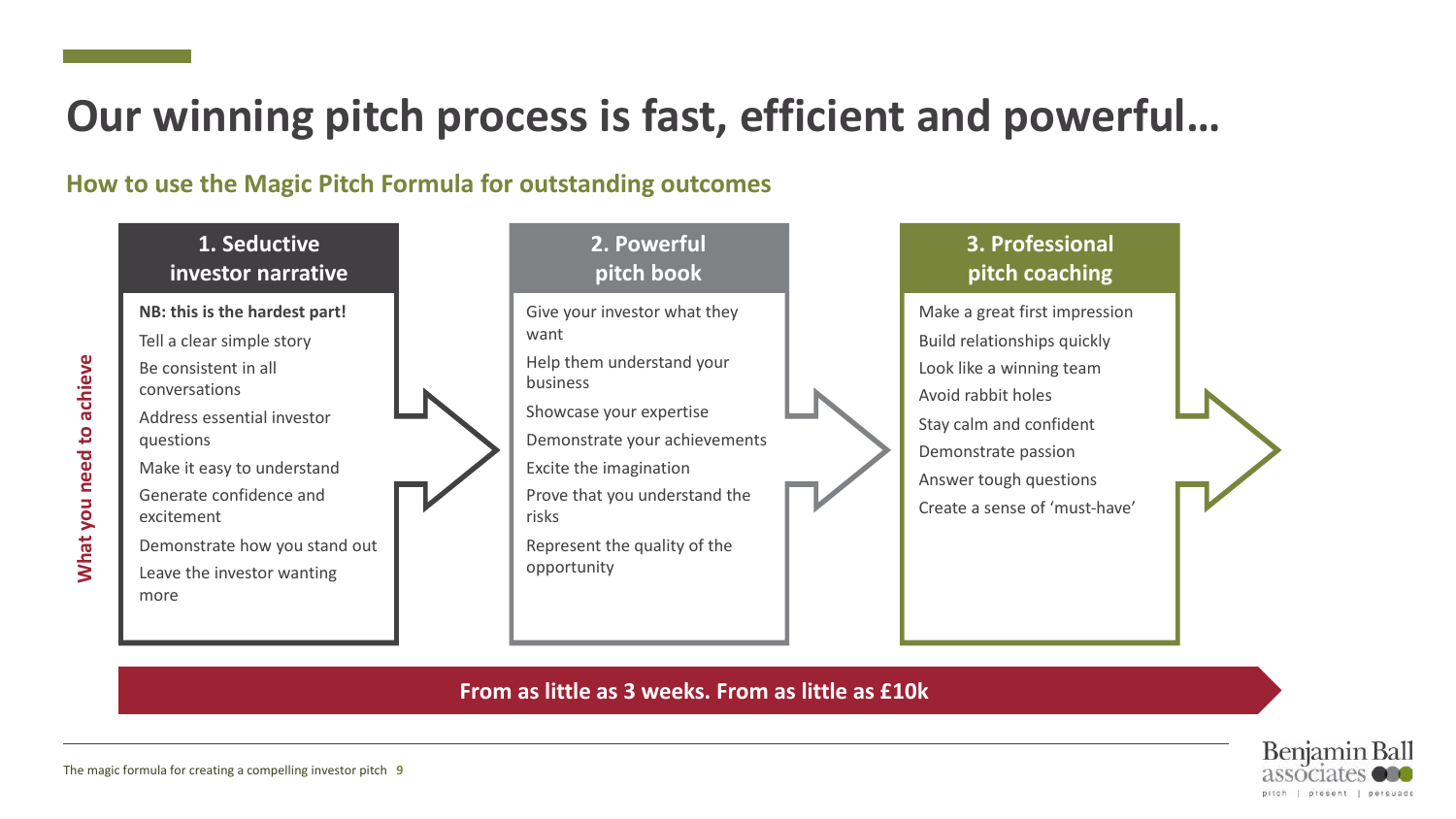### **…and every day we create winning investor pitches**

**Helping raise billions from investors**

From a few hundred thousand for a startup to millions for private equity-backed companies to multi-billion IPOs, our team has supported them all.

The best news is that our clients keep coming back to us again and again with new projects.

**An experienced leadership team**



#### From the left:

**Ben** has led the business since 2010, specializing in Private Equity and coaching

**Jane** heads the media training team

**Paul** leads the messaging and writing teams

**Louise** leads the client services team **Louise** leads the office team **David** runs the audio visual side **Colette** leads the design team **James** heads the investor pitch coaching team

#### *"I'm convinced that about half of what separates the successful entrepreneurs from the non-successful ones is pure perseverance."* **Steve Jobs**



**firms**

**Over 10 years creating pitches for outstanding** 

The same team has been working together for over 10 years.

That's why leading private equity firms, fund managers, companies and entrepreneurs rely on us and the Magic Formula to help them tell their stories persuasively.

You benefit from both experience and knowledge to tell your story in the most powerful way.

The magic formula for creating a compelling investor pitch **10**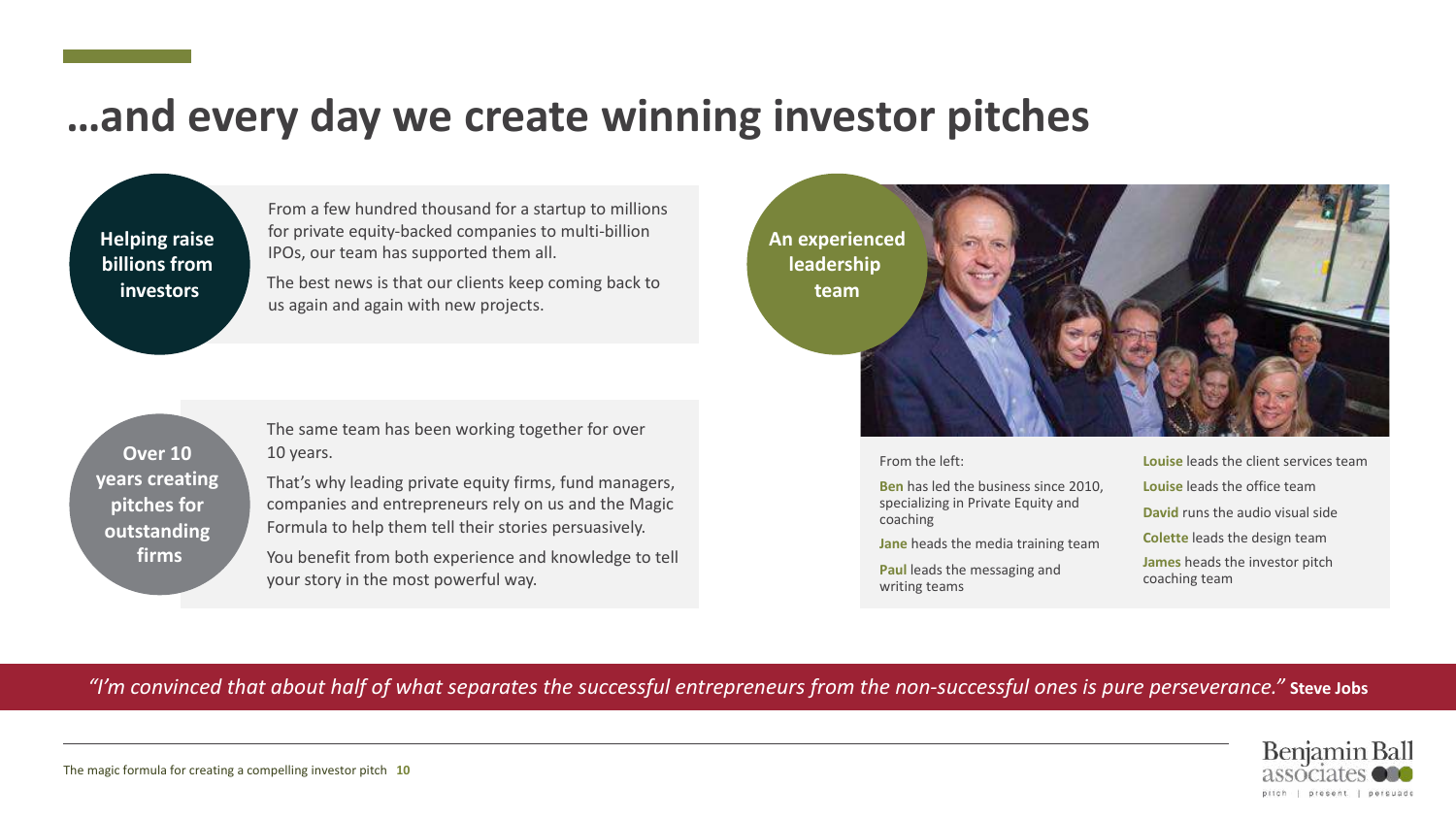# **Who relies on us for their pitches?**



#### **Private Companies** Fundraising, trade sales, IPO Acwa POWER solutions array encompass **OBENEFIT**  $\equiv$  betty Centrus Glyconics<sup>®</sup> 公園 *<u>Opregin</u>* **III** Manulife Northill Capital





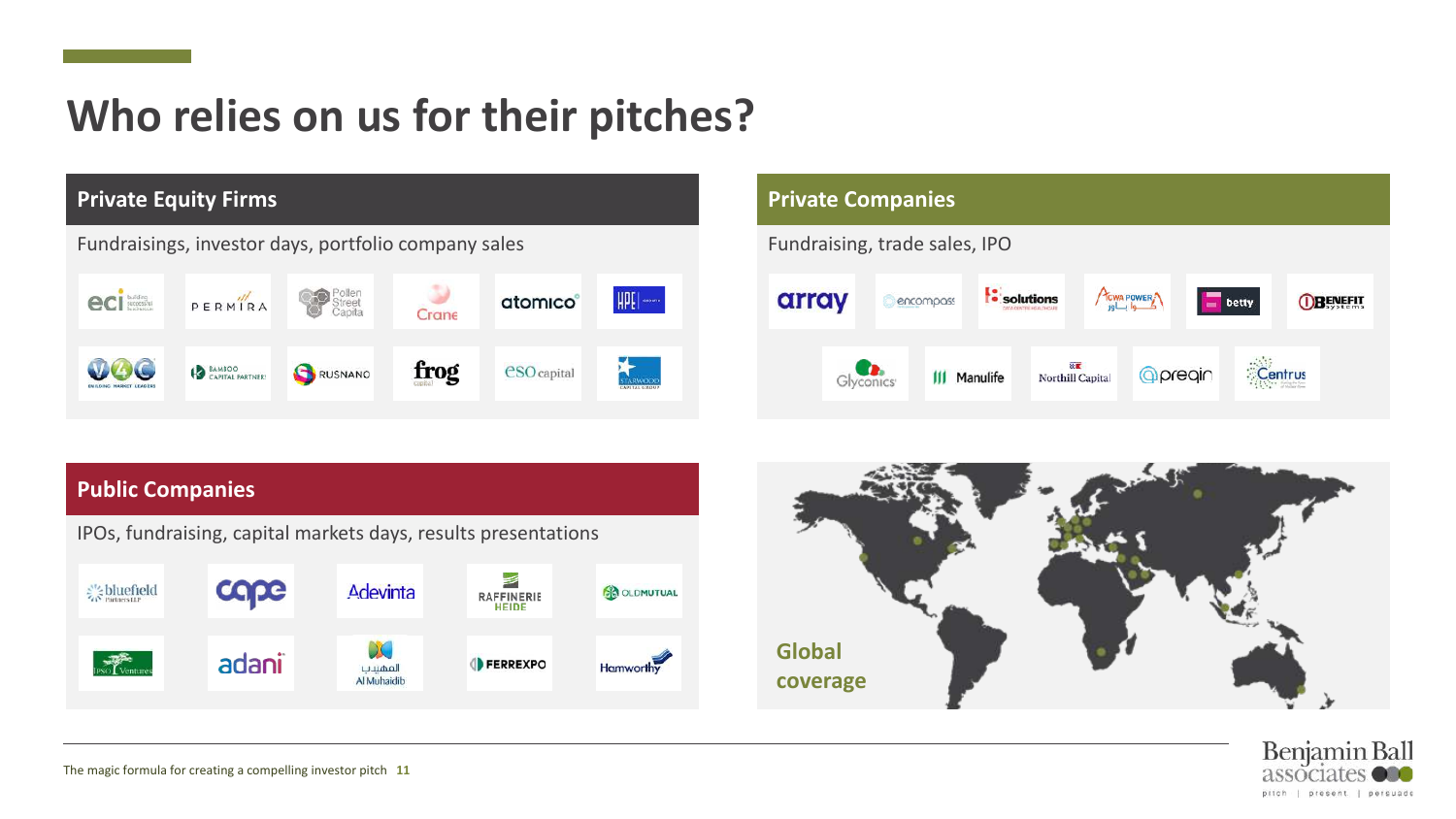### **Investing in a winning pitch increases your chance of success**



*"They worked with me on a major pitch to investors… we secured not one but two investments in the space of 10 days!… Thank you."* **Amelia Morgan CEO, Venture Trust**



*"Moved our presentation into a different league and undoubtedly improved the outcome and offer we received."* **Liz Warner CEO, betty**



*"The new presentation properly represents the institutional quality of our fund. It has been a step change for us."* **Erwin de Kleijn Head of IR, Saemor Capital**



*"They did a great job on our presentation. They transformed an ordinary set of slides into a great presentation with a clear message. Would definitely use him again and recommend highly."* **Nick Rogers CEO, IPSO Ventures**